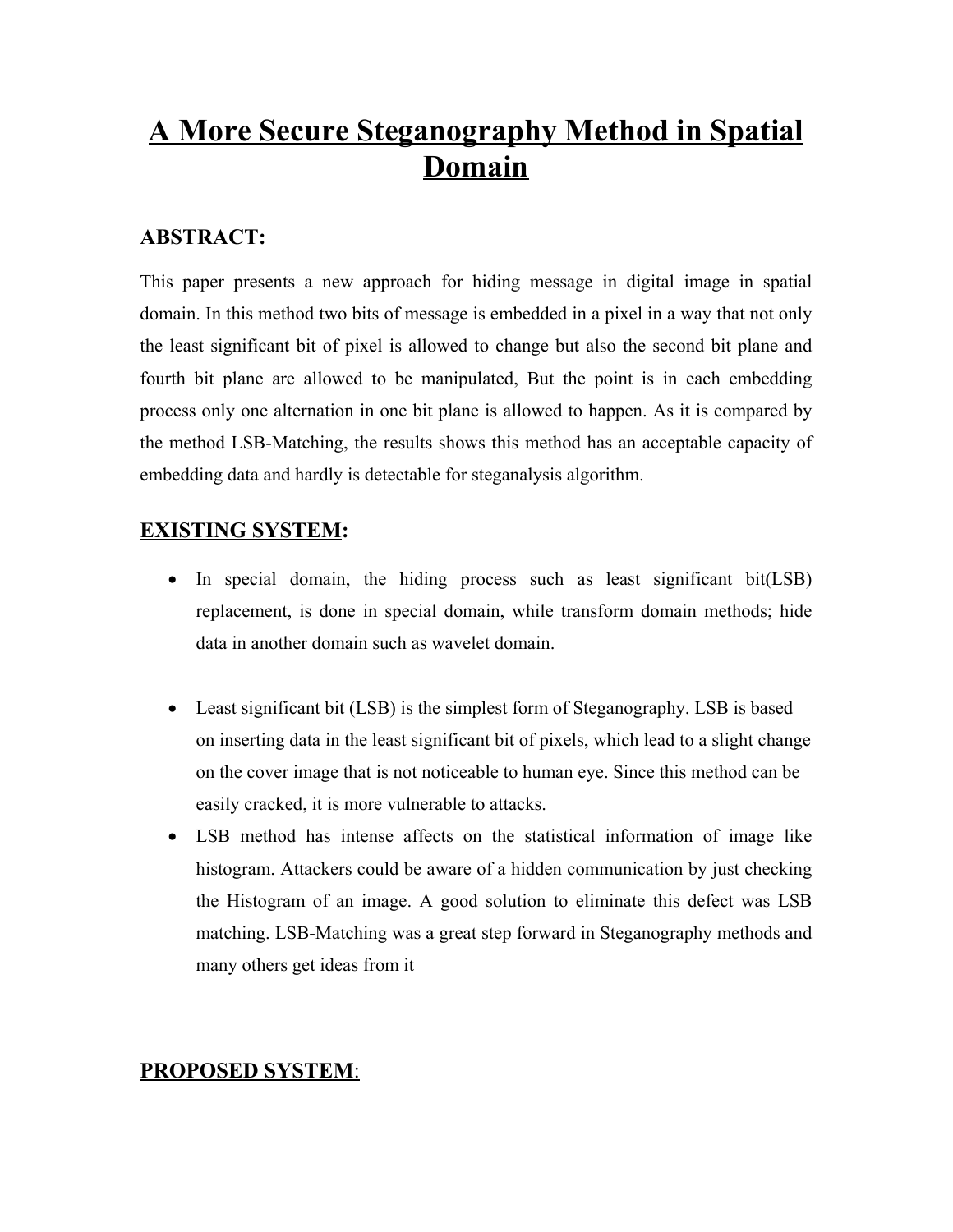- In this paper it is planned to introduce a method that embed 2 bits information in a pixel and alter one bit from one bit plane but the message does not necessarily place in the least significant bit of pixel and second less significant bit plane and fourth less significant bit plane can also host the massage.
- Since in our method for embedding two bits message we alter just one bit plane, fewer pixels would be manipulated during embedding message in an image and it is expected for the steganalysis algorithm to have more difficulty detecting the covert communication. It is clear that in return complexity of the system would increase.
- In our method there are only three ways that a pixel is allowed to be changed:
	- o Its least significant Bit would alter (So the gray level of the pixel would increased or decreased by one level)
	- o The second less significant bit plane would alter (So the gray level of the pixel would increase or decrease by two levels)
	- o The fourth less significant bit plane would alter (So the gray level of the pixel would increase or decrease by eight levels)

#### **ADVANTAGES**

- · User cannot find the original data.
- · It is not easily cracked.
- · To increase the Security .
- · To increase the size of stored data.
- · We can hide more than one bit.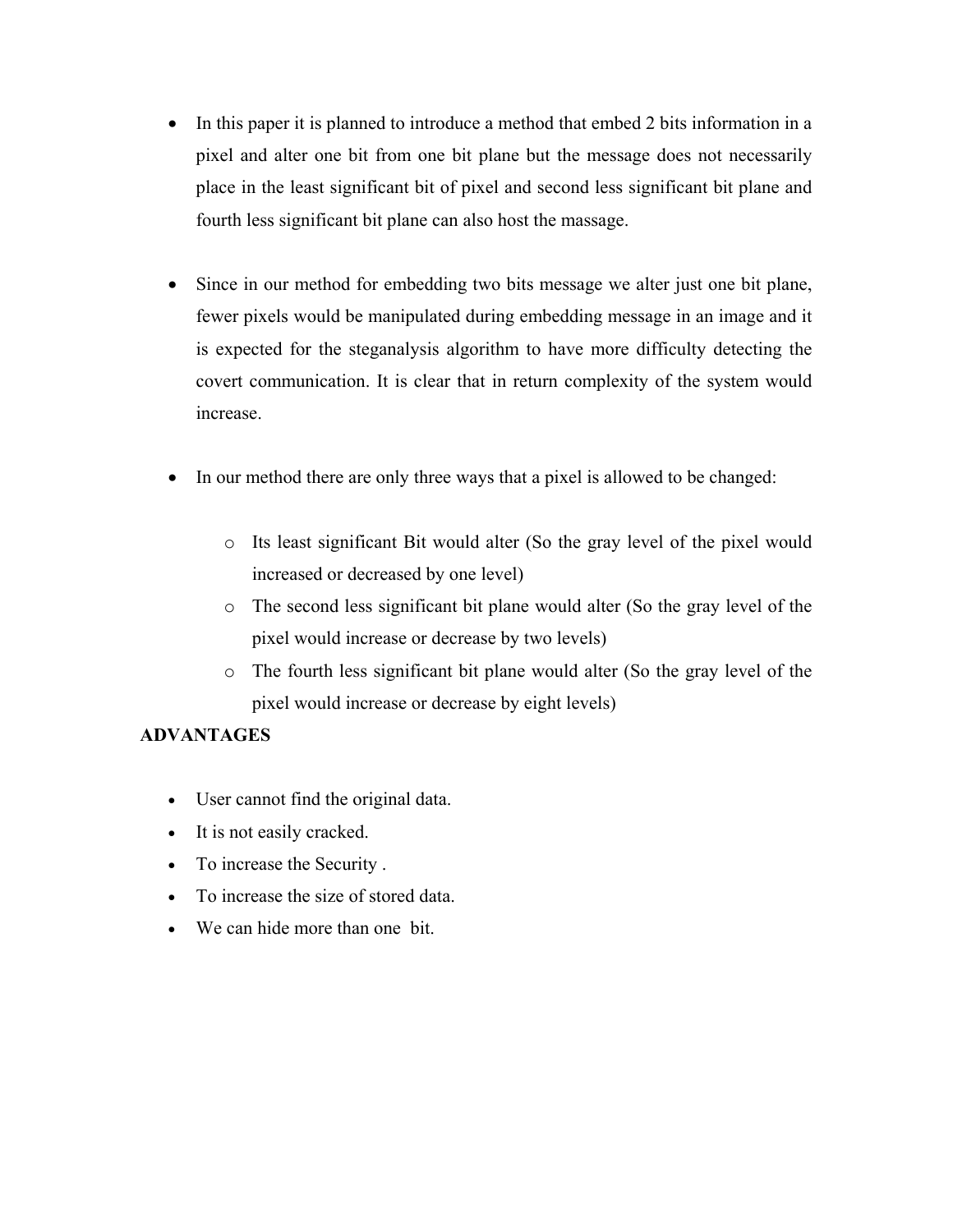

Fig. 2 How cover pixel with four less significant bits of [0000] change according to different messages

# **HARDWARE REQUIREMENTS**

| Processor           | : Any Processor above 500 MHz.    |
|---------------------|-----------------------------------|
| Ram                 | : 128Mb.                          |
| Hard Disk           | $:10$ GB.                         |
| <b>Compact Disk</b> | : $650$ Mb.                       |
| Input device        | : Standard Keyboard and Mouse.    |
| Output device       | : VGA and High Resolution Monitor |

# **SOFTWARE REQUIREMENTS**

| <b>Operating System</b> | : Windows $XP$ .                                  |
|-------------------------|---------------------------------------------------|
| Coding Language         | : Visual $C#$ . Net                               |
| Simulation              | : MATLAB (for checking Histogram of Original $\&$ |
|                         | Stegno image)                                     |

#### **MODULE:**

This project consists of developing Two main modules. The one is encryption module and the decryption module. These two modules are the main core for the application.

#### o **ENCRYPTION MODULE**